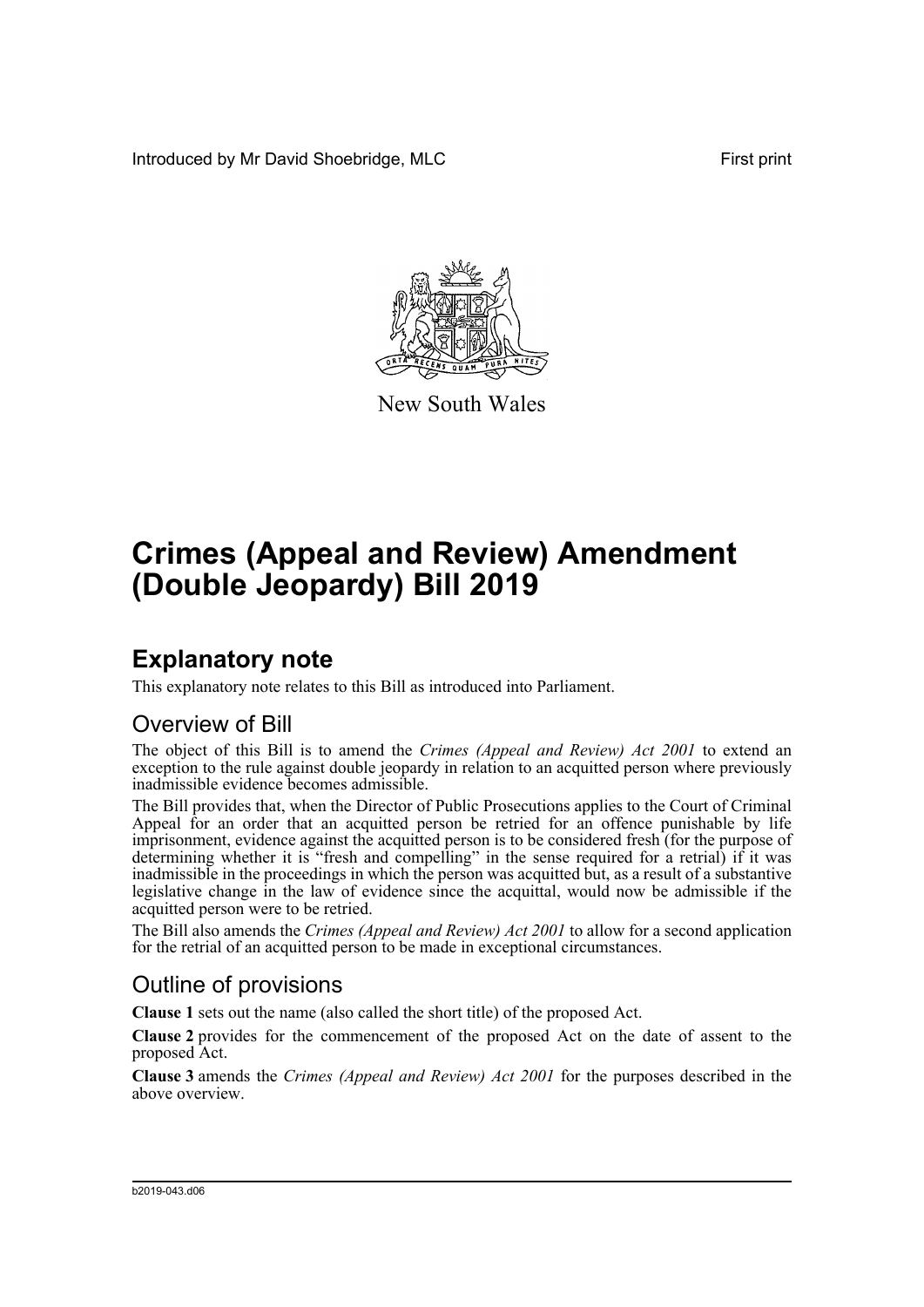Introduced by Mr David Shoebridge, MLC First print



New South Wales

# **Crimes (Appeal and Review) Amendment (Double Jeopardy) Bill 2019**

## **Contents**

|              |                                                           | Page |
|--------------|-----------------------------------------------------------|------|
| $\mathbf{1}$ | Name of Act                                               |      |
|              | 2 Commencement                                            |      |
|              | 3 Amendment of Crimes (Appeal and Review) Act 2001 No 120 |      |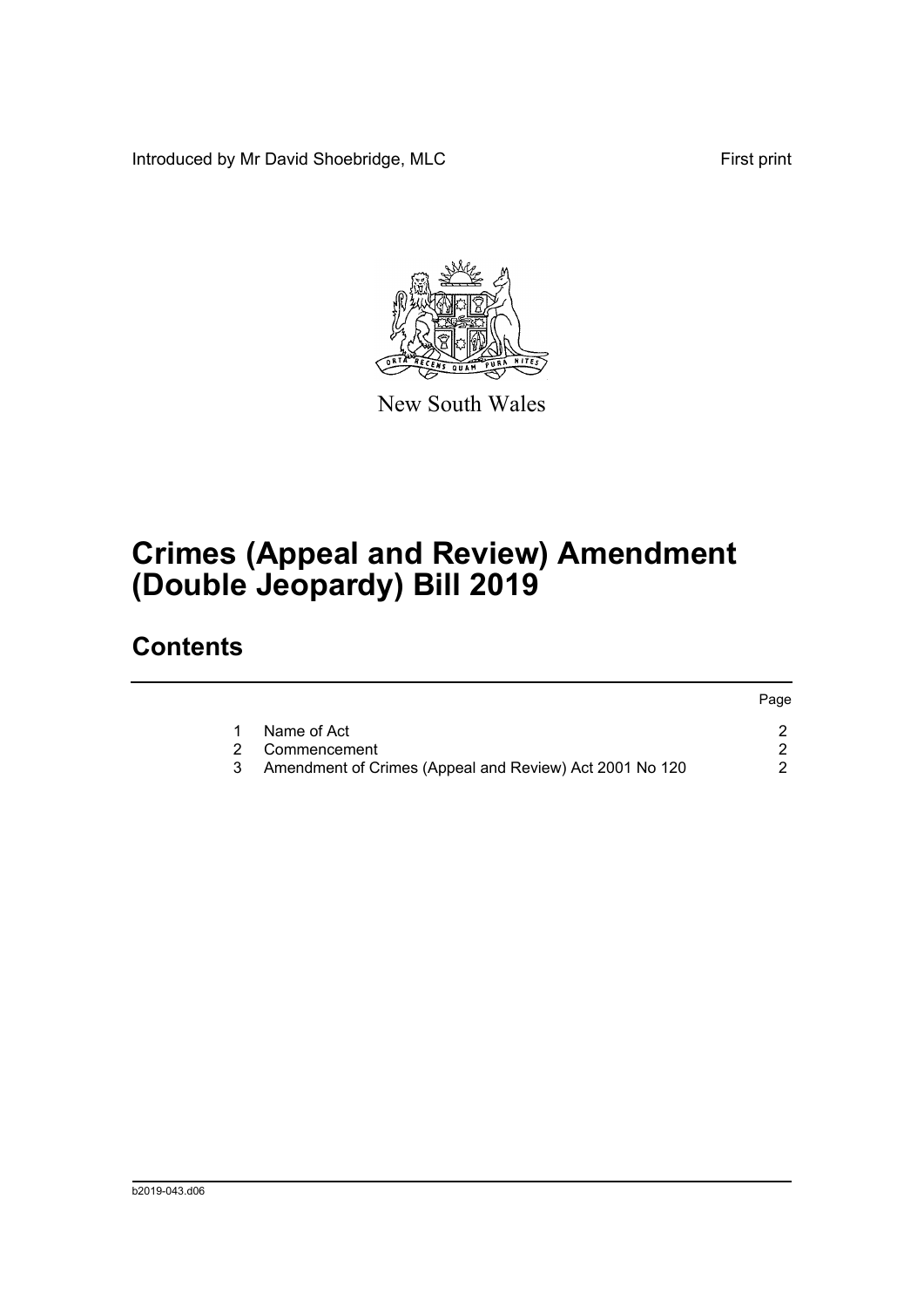

New South Wales

## **Crimes (Appeal and Review) Amendment (Double Jeopardy) Bill 2019**

No , 2019

### **A Bill for**

An Act to amend the *Crimes (Appeal and Review) Act 2001* to extend an exception to the rule against double jeopardy in relation to an acquitted person where previously inadmissible evidence becomes admissible; and for other purposes.